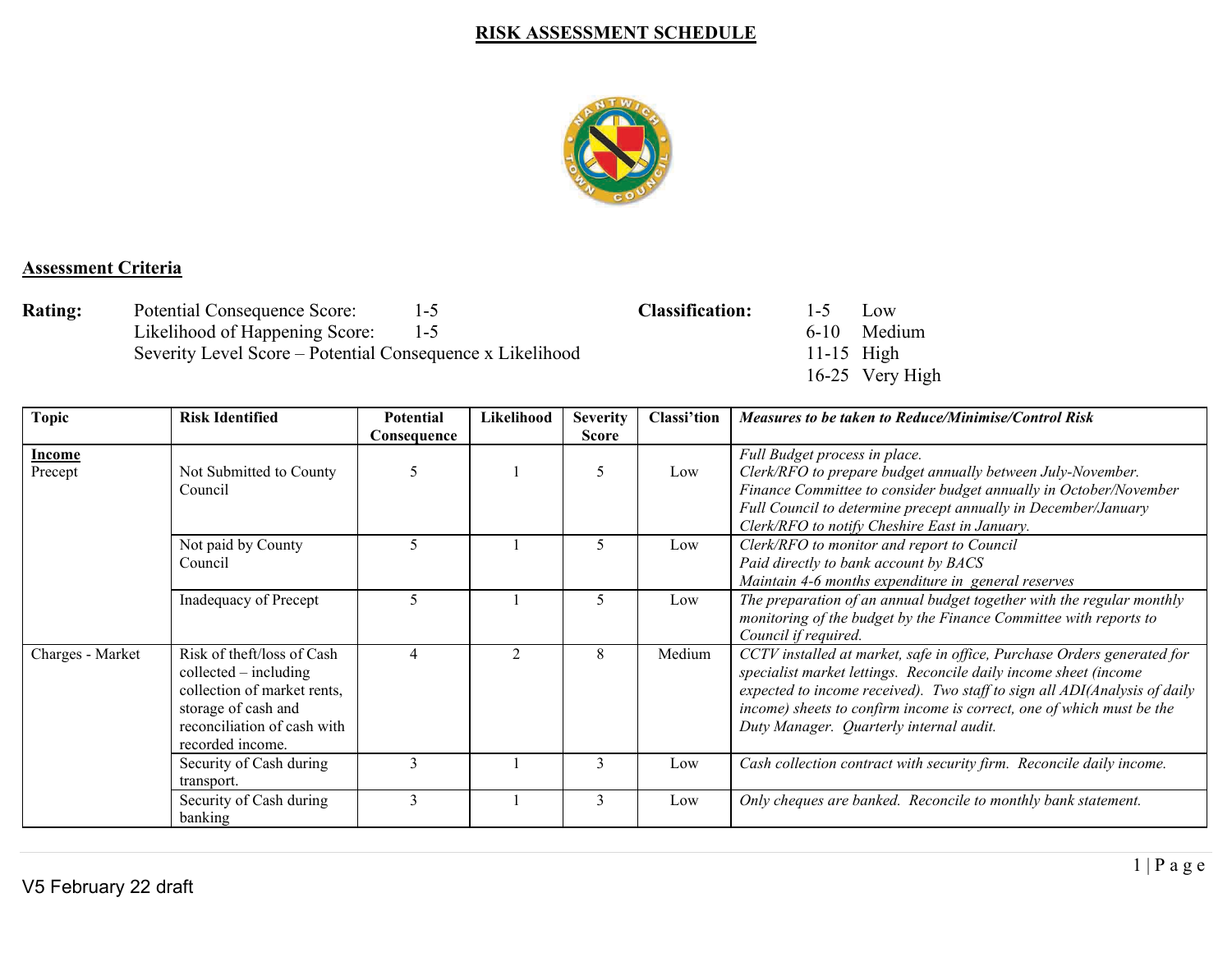|                                         | Failure to review Fees                                                                  | $\mathfrak{Z}$  | $\overline{2}$ | 6              | Medium | Annual Review of Charges by Council incorporated within budget setting<br>process.                                                                                                                                                                                                                                                                               |
|-----------------------------------------|-----------------------------------------------------------------------------------------|-----------------|----------------|----------------|--------|------------------------------------------------------------------------------------------------------------------------------------------------------------------------------------------------------------------------------------------------------------------------------------------------------------------------------------------------------------------|
| Charges - Civic<br>Hall/Brookfield Hall | Security of cash collection                                                             | $\overline{4}$  | $\overline{2}$ | $8\,$          | Medium | Segregation of duties, installation of cash tills, monitoring of credit card<br>statements, record income daily with quarterly internal audit checks.<br>Reconcile daily income sheet to cask taken with individual tills. Two<br>staff to sign all ADI(Analysis of daily income) sheets to confirm income is<br>correct, one of which must be the Duty Manager. |
|                                         | Security of Cash during<br>transport.                                                   | $\overline{3}$  | $\mathbf{1}$   | $\overline{3}$ | Low    | Cash collection contract with security firm. Reconciled to daily income.                                                                                                                                                                                                                                                                                         |
|                                         | Security of Cash during<br>banking                                                      | $\overline{3}$  | $\mathbf{1}$   | $\overline{3}$ | Low    | Only cheques are banked. Reconciled to monthly bank statements.                                                                                                                                                                                                                                                                                                  |
|                                         | Hiring Charges/Collection<br>Risk that Invoices raised<br>are not in line with set fees | $5\overline{)}$ | $\overline{2}$ | 10             | Medium | Responsible staff to ensure that booking forms are fully completed and<br>signed for all casual hirers and regular hirers.<br>Staff to ensure that booking forms correspond with on-line booking<br>system<br>Invoices to be reconciled with hiring fees<br>Facilities Manager/Clerical Assistant to issue invoices                                              |
|                                         | Hiring Charges - Review                                                                 | $\mathfrak{Z}$  | $\overline{2}$ | 6              | Medium | Annual Review of charges by Council during budget setting                                                                                                                                                                                                                                                                                                        |
| Charges -<br>Allotments                 | Tenancy Invoices - Risk<br>that invoices are not raised<br>or paid by tenants.          | $\overline{3}$  | 1              | $\overline{3}$ | Low    | Invoices raised automatically by software system and issued on a yearly<br>basis. Payments monitored monthly with bank reconciliation.                                                                                                                                                                                                                           |
|                                         | Security of cash collection                                                             | $\overline{4}$  | $\overline{2}$ | $8\,$          | Medium | Cash and cheque payments made through the cash office/tills. Refer to<br>security of cash collection under Civic Hall charges above.                                                                                                                                                                                                                             |
|                                         | Security of Cash during<br>banking                                                      | $\overline{3}$  | $\mathbf{1}$   | $\mathfrak{Z}$ | Low    | Only cheques are banked. Reconciled to monthly bank statement.                                                                                                                                                                                                                                                                                                   |
| <b>Ticket Sales</b>                     | Civic Hall Sales<br>reconciliation of income<br>against sales made                      | $\overline{4}$  | $\overline{2}$ | $8\,$          | Medium | Segregation of duties, installation of cash tills, monitoring of credit card<br>statements, record income daily with quarterly internal audit checks.<br>Reconcile daily income sheet to cask taken with individual tills. Two<br>staff to sign all ADI(Analysis of daily income) sheets to confirm income is<br>correct, one of which must be the Duty Manager. |
|                                         | <b>Brookfield Sales</b><br>reconciliation of income<br>against sales made               | $\overline{4}$  | $\overline{2}$ | $8\,$          | Medium | Segregation of duties, installation of cash tills, monitoring of credit card<br>statements, record income daily with quarterly internal audit checks.<br>Reconcile daily income sheet to cask taken with individual tills. Two<br>staff to sign all ADI(Analysis of daily income) sheets to confirm income is<br>correct, one of which must be the Duty Manager. |
| Loss of Money                           | Business Interruption -<br>inability to conduct daily                                   | 5               | $\overline{2}$ | 10             | Medium | $Insured - Loss$                                                                                                                                                                                                                                                                                                                                                 |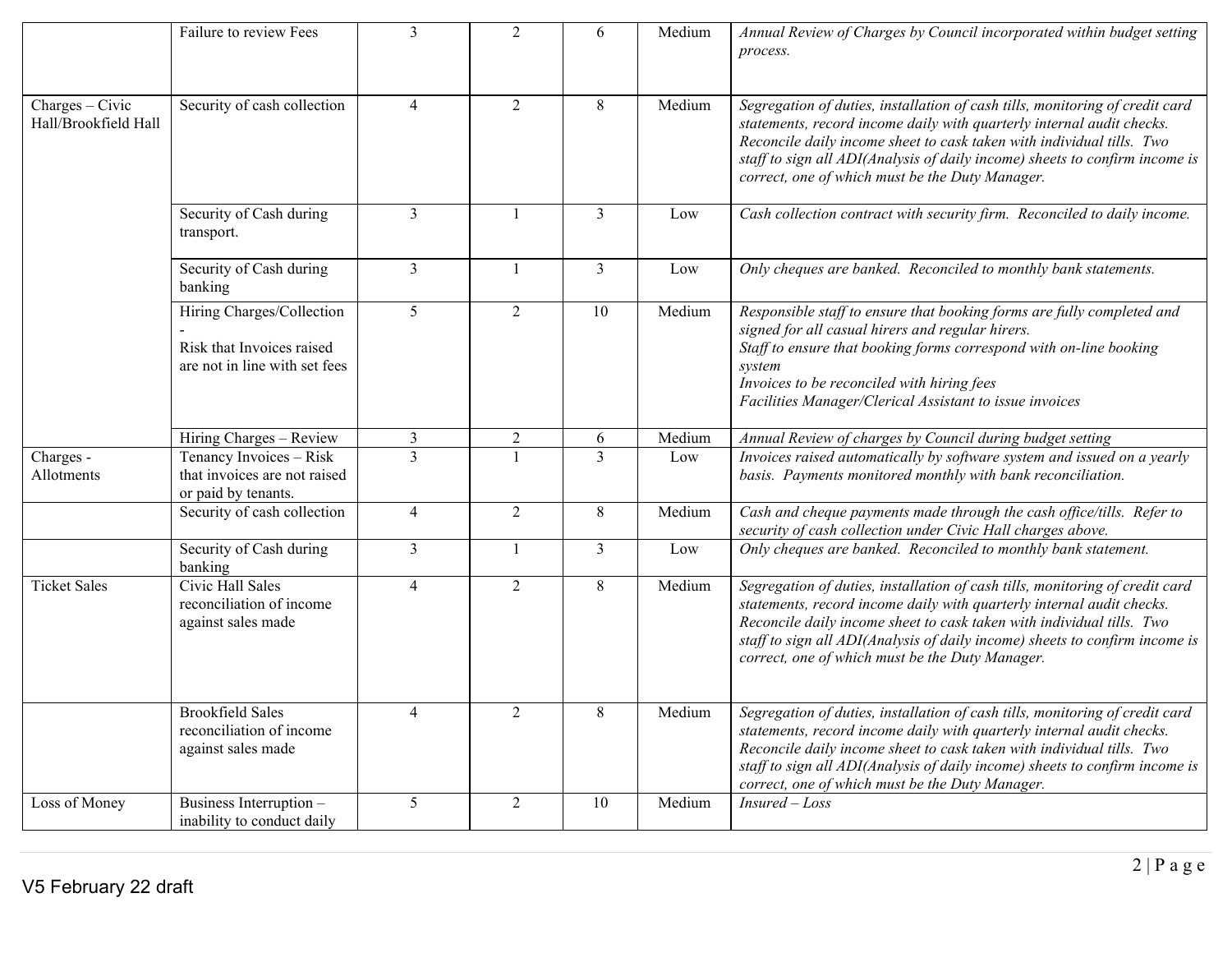|                                             | business due to loss of                                      |                 |                |                |              |                                                                                                                                                                                                                                                                                                                             |
|---------------------------------------------|--------------------------------------------------------------|-----------------|----------------|----------------|--------------|-----------------------------------------------------------------------------------------------------------------------------------------------------------------------------------------------------------------------------------------------------------------------------------------------------------------------------|
|                                             | money                                                        | 5               | $\mathfrak{Z}$ | 15             |              |                                                                                                                                                                                                                                                                                                                             |
| Loss of Money                               | In Transit<br>Business interruption due<br>to pandemic       | 5               | $\overline{3}$ | 15             | High<br>High | Insured for £2,500<br>Review approved budget by Council, cutting back on all non essential<br>spend. Monitor income and expenditure on a monthly basis by Finance<br>Committee                                                                                                                                              |
|                                             | In Premises                                                  | 5               | $\mathfrak{Z}$ | 15             | High         | Insured for £2,500                                                                                                                                                                                                                                                                                                          |
|                                             | In Safe or Strong Room                                       | 5               | $\overline{2}$ | 10             | Medium       | Insured for £2,500                                                                                                                                                                                                                                                                                                          |
|                                             | Loss whilst in Private<br>Residence of Member or<br>Employee | 5               | $\overline{3}$ | 15             | High         | Insure to £350                                                                                                                                                                                                                                                                                                              |
|                                             | Through theft or<br>dishonesty of Staff or<br>Members        | 5               | $\overline{2}$ | 10             | Medium       | Fidelity guarantee of £500,000.00                                                                                                                                                                                                                                                                                           |
|                                             | Loss/miss-use of<br>debit/creditcard                         | 5               |                | 5              | Low          | Fidelity guarantee of £500,000.00. Regular monitoring of budget with<br>reports to council on quarterly basis. The preparation of regular<br>bank/cash reconciliations and their presentation to the Council. Officers<br>approved use by Finance Committee. Credit card statement signed off<br>each month by x 2 members. |
| Borrowing/Lending                           | Adequacy of finances to<br>repay loan                        | 5               |                | 5              | Low          | Provision made in Annual Budget<br>Policy part of Investment Strategy. Currently no loan held by Town<br>Council                                                                                                                                                                                                            |
| <b>Investment Strategy</b><br>Income/Policy | Lack of Investment<br><b>Strategy Policy</b>                 | $\overline{3}$  | $\overline{2}$ | 6              | Medium       | Policy in place<br>Review Annually                                                                                                                                                                                                                                                                                          |
|                                             | Missed Interest payments                                     | $\overline{2}$  |                | $\overline{2}$ | Low          | Check monthly statements to ensure receipt are recorded to correct<br>account. Monthly reconciliation.                                                                                                                                                                                                                      |
| Reserves - General                          | <b>Ensure Adequacy</b>                                       | 5               |                | 5              | Low          | Consider at Budget Setting, Reserves Policy in place to retain 4-6<br>months expenditure                                                                                                                                                                                                                                    |
| Reserves-<br>Earmarked                      | <b>Ensure Adequacy</b>                                       | 5               |                | 5              | Low          | Consider at Budget Setting, in line with planned maintenance<br>programme                                                                                                                                                                                                                                                   |
|                                             | Unidentified /Recording                                      | 5               |                | 5              | Low          | Identified at Budget Setting and Recorded in Final Accounts. RBS<br>software allows for separate recording of earmarked reserves                                                                                                                                                                                            |
| <b>Expenditure</b>                          |                                                              |                 |                |                |              |                                                                                                                                                                                                                                                                                                                             |
| <b>Legal Powers</b>                         | Illegal Payment or Activity                                  | 5               | 2              | 10             | Medium       | All statutory powers to undertake work recorded in minutes Ensure<br>compliance with Standing Orders and Financial Regulations. Review of<br>Standing Orders and Financial Regulations on yearly basis. Council<br>currently holds General Power of Competence until next election May 23                                   |
| Salaries/Wages                              | Wrong Salary Paid                                            | 5               | $\sqrt{2}$     | 10             | Medium       | Staff salaries signed off by x2 members monthly, payroll contracted out<br>to Afford Bond                                                                                                                                                                                                                                   |
|                                             | Wrong Rate Applied                                           | $5\overline{)}$ | $\overline{2}$ | 10             | Medium       | Reconcile with minutes of National Agreed Rates for Clerks, payroll<br>contracted out                                                                                                                                                                                                                                       |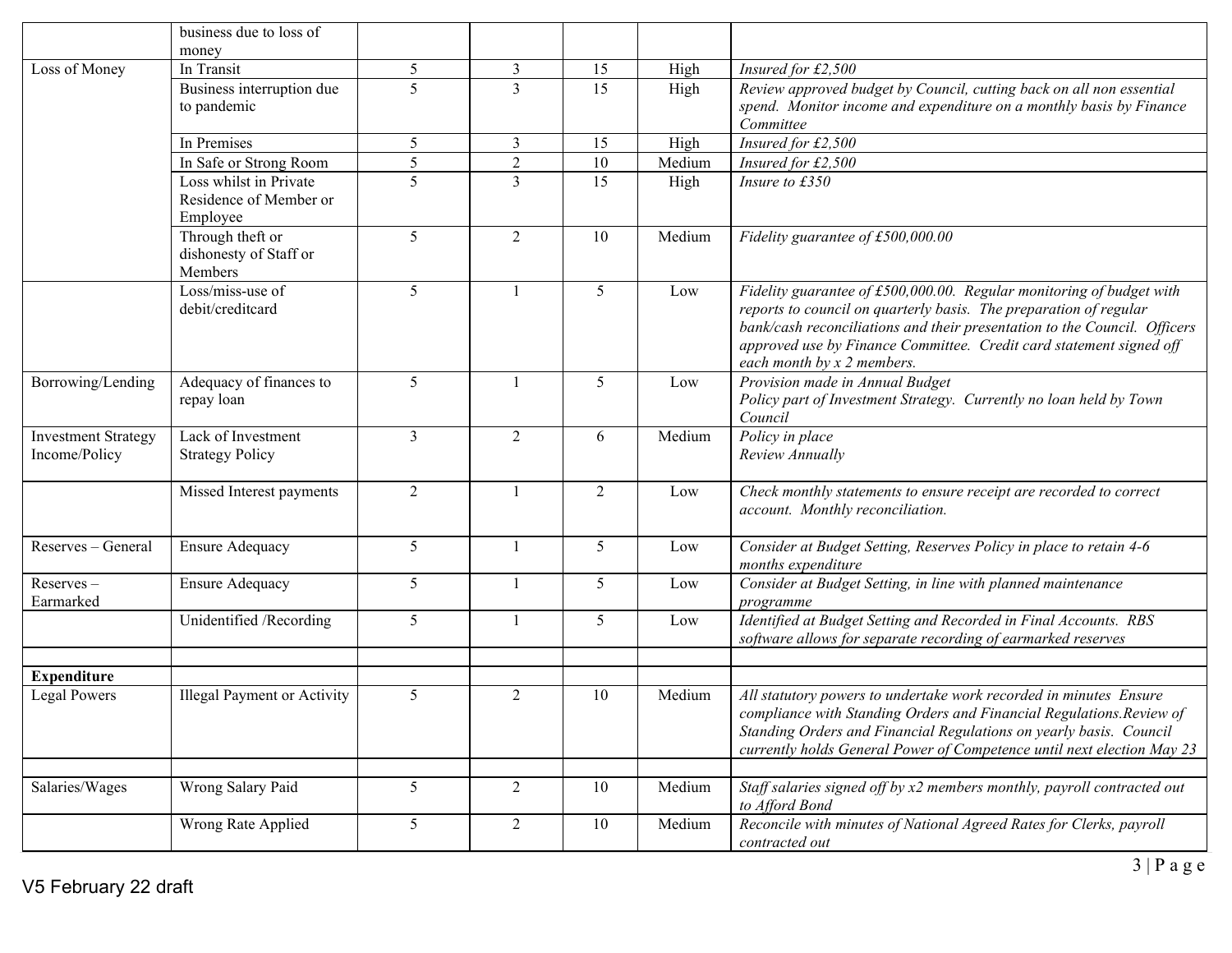|                                       | False Employee                                                                                                                                                                                 | 5               | $\overline{2}$ | 10             | Medium | Finance Committee to undertake examination of PAYE records.                                                                                                                                                             |
|---------------------------------------|------------------------------------------------------------------------------------------------------------------------------------------------------------------------------------------------|-----------------|----------------|----------------|--------|-------------------------------------------------------------------------------------------------------------------------------------------------------------------------------------------------------------------------|
|                                       | Not Accounting for correct<br>deductions of NI, Tax and<br>Superannuation                                                                                                                      | $\overline{5}$  | $\overline{2}$ | 10             | Medium | Meeting the requirements of Inland Revenue with regard to the payments<br>of NI/PAYE contributions and year end returns. Payroll contracted out<br>to Afford Bond                                                       |
|                                       | Loss of data on PC due to<br>system fault                                                                                                                                                      | $\overline{5}$  | $\overline{2}$ | 10             | Medium | Back up data on a daily basis (remotely), with maintenance agreement<br>with Prism.                                                                                                                                     |
|                                       | Missed Submission of<br>PAYE records Payments                                                                                                                                                  | $\overline{4}$  | $\overline{1}$ | $\overline{5}$ | Low    | Returns submitted monthly. Annual Return to be completed<br>electronically.                                                                                                                                             |
| Direct costs and<br>overhead expenses | Goods not supplied                                                                                                                                                                             | $\overline{5}$  | $\overline{2}$ | 10             | Medium | Check purchase order against delivery note, review goods received.                                                                                                                                                      |
|                                       | Invoice incorrect                                                                                                                                                                              | $\overline{3}$  | $\mathbf{1}$   | $\overline{3}$ | Low    | Check arithmetic, check purchase order against delivery note. Check<br>correct VAT calculated. Approved by Clerk/Facilities Manager                                                                                     |
|                                       | Cheque payable is<br>excessive/ payable to<br>wrong party                                                                                                                                      | $\mathfrak{Z}$  |                | $\overline{3}$ | Low    | All invoices approved by Clerk/Facilities Manager with verification by<br>$x2$ members                                                                                                                                  |
|                                       | Loss of stock<br>before/during delivery                                                                                                                                                        | $\overline{4}$  | $\overline{3}$ | 12             | High   | Review point of sale data, reconcile to stock. Quarterly stock take<br>carried out.                                                                                                                                     |
| VAT Payment<br>Recovery of            | Improper recording of<br>input/output VAT                                                                                                                                                      | 5               | $\overline{2}$ | 10             | Medium | Dedicated computer software system in place and analysis sheet<br>provided to local H.M. Customs and Excise in operation                                                                                                |
|                                       | Improper Identification of<br>Non Business Activities                                                                                                                                          | $5\overline{)}$ | $\overline{2}$ | 10             | Medium |                                                                                                                                                                                                                         |
|                                       | Inability to meet quarterly<br>submissions to H.M<br>customs                                                                                                                                   | 5               | $\overline{1}$ | 5              | Low    | Systems in place to ensure compliance. Quarterly internal audits                                                                                                                                                        |
|                                       | Annual Reconciliation of<br>quarterly returns                                                                                                                                                  | 5               | $\mathbf{1}$   | 5              | Low    |                                                                                                                                                                                                                         |
|                                       | Partial exemption applied                                                                                                                                                                      | $\overline{5}$  | $\overline{3}$ | 5              | High   | VAT consultant appointed to audit current and previous years accounts.<br>VAT consultant provided spreadsheet to calculate yearly partial<br>exemptions by Clerk.                                                       |
| Accounting                            | Non-standard and/or non-<br>compliant records kept.<br>b) Non-compliance with<br>statutory deadlines for the<br>completion/approval/subm<br>ission of accounts and<br>other financial returns. | 5               | $\overline{2}$ | 10             | Medium | Continue to require adequate, complete and statutory financial records<br>and accounts.<br>Continue to ensure that all accounts and returns are completed and<br>submitted by the deadline.<br>Appoint internal auditor |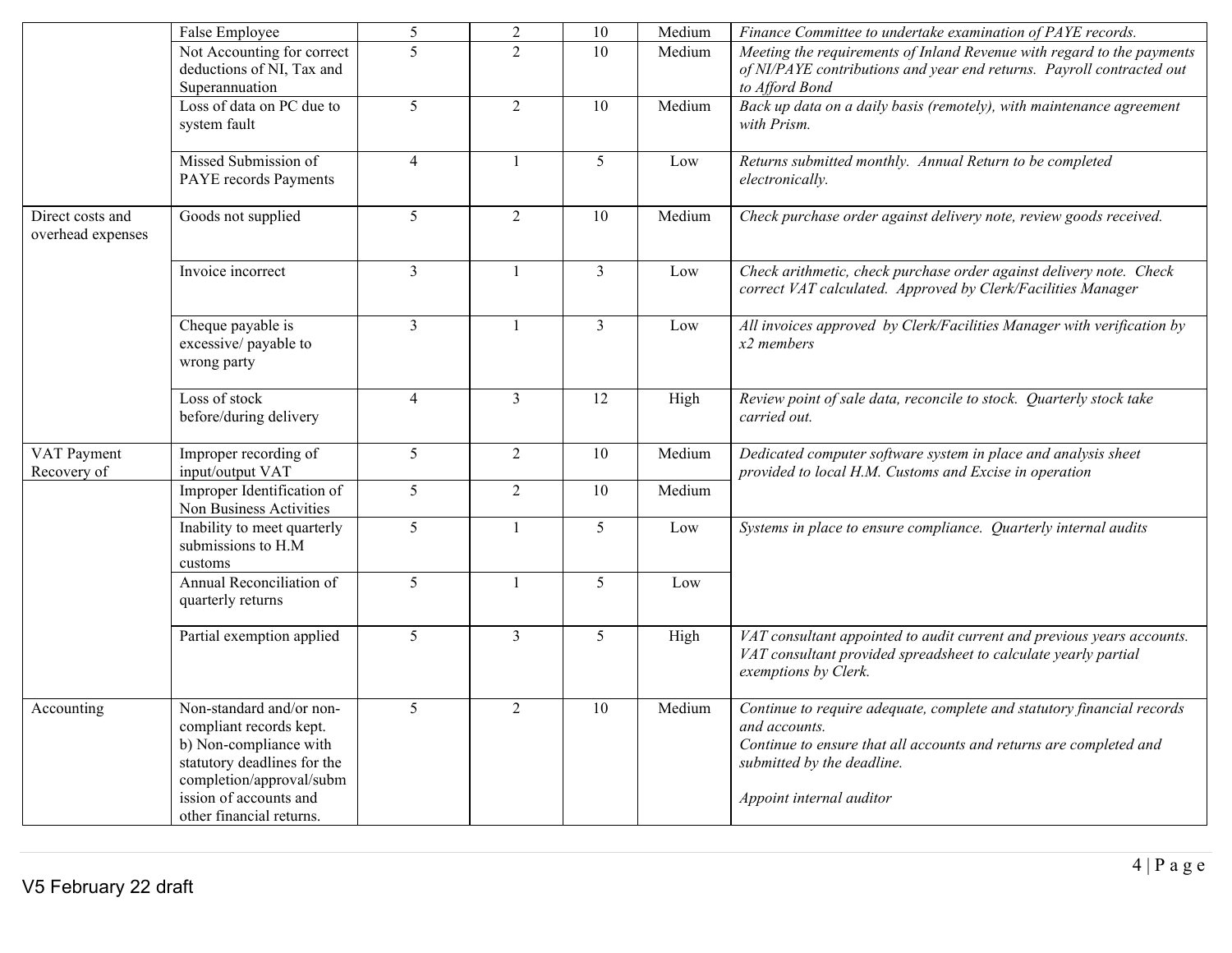|                             | c) Non-compliance with<br>internal audit requirements                                                                                                                            |                |                |                |        |                                                                                                                                                                                                                                                               |
|-----------------------------|----------------------------------------------------------------------------------------------------------------------------------------------------------------------------------|----------------|----------------|----------------|--------|---------------------------------------------------------------------------------------------------------------------------------------------------------------------------------------------------------------------------------------------------------------|
| <b>Financial Assistance</b> | Legal Power to contribute                                                                                                                                                        | 5              | $\overline{2}$ | 10             | Medium | General Power of Competence approved by Council 2019                                                                                                                                                                                                          |
|                             | Compliance with Council<br>Policy                                                                                                                                                | $\overline{5}$ |                | 5              | Low    | Educate/Remind members of Policy. Finance Committee consider<br>applications and recommendations minuted. Approved by Council and<br>minuted.                                                                                                                 |
|                             | Risk of Overspend on<br>budget                                                                                                                                                   | 5              | $\overline{2}$ | 10             | Medium | Clerk/RFO to monitor monthly                                                                                                                                                                                                                                  |
| Mayors Allowances           | Over/Under payments to<br>Members/Mayor                                                                                                                                          | $\overline{4}$ | $\mathbf{1}$   | 5              | Low    | Members to complete and verify standard attendance/claim form.                                                                                                                                                                                                |
|                             | Maintain proper records                                                                                                                                                          | $\overline{3}$ | $\mathbf{1}$   | $\overline{3}$ | Low    | Standard claim forms in place.                                                                                                                                                                                                                                |
| Other                       |                                                                                                                                                                                  |                |                |                |        |                                                                                                                                                                                                                                                               |
| Assets                      | Significant Loss/Damage<br>thereof                                                                                                                                               | 5              | $\overline{2}$ | 10             | Medium | Regular inspection of Civic Hall, market/toilets Brookfield. Insure<br>against all risks. Planned maintenance program developed.                                                                                                                              |
|                             | Risk or damage to third<br>party property or<br>individuals                                                                                                                      | $\overline{4}$ | $\overline{2}$ | 8              | Medium | £10,000,000 Indemnity of Public Liability in place.<br>Review annually. Preparation of risk assessments for the works<br>undertaken by and on behalf of the Council. Regular maintenance of<br>assets and equipment of the Council. H&S Contractor appointed. |
|                             | Security of Buildings and<br>Equipment                                                                                                                                           | 5              | $\overline{3}$ | 15             | High   | Shift duty managers in place at Civic Hall, CCTV in place at Civic Hall<br>and Market. Buildings alarmed.                                                                                                                                                     |
|                             | Inadequate/no Asset<br>Register                                                                                                                                                  | 5              | $\overline{2}$ | 10             | Medium | Update Asset Register annually                                                                                                                                                                                                                                |
|                             | Maintenance of all assets                                                                                                                                                        | $\overline{5}$ | $\overline{3}$ | 15             | High   | Undertake repair and maintenance - Ongoing through planned<br>maintenance program                                                                                                                                                                             |
| Insurance                   | Risk of Public Liability,<br>Employers Liability,<br>Money, Fidelity<br>Guarantee, property, loss<br>of revenue, officials<br>indemnity, libel and<br>slander, personal accident | $\overline{5}$ | $\mathbf{1}$   | 5 <sup>5</sup> | Low    | Continue existing cover and review annually. Current Insurance deal<br>ends May 2023. Need to have all buildings insurance value to be<br>reviewed before May 2023.                                                                                           |
| Staff                       | Insufficient to deliver<br>service                                                                                                                                               | $\overline{5}$ | $\overline{2}$ | 10             | Medium | Review Staff Structure completed January 2021                                                                                                                                                                                                                 |
| Staff                       | Loss of key personnel -<br>through ill health,<br>retirement, long term<br>sickness or even death                                                                                | 5              | $\overline{3}$ | 15             | High   | Review staff structures, working hours, duties and responsibilities as a<br>matter of urgency. Immediately advertise vacancy and request help from<br>remaining employees to cover temporary loss.                                                            |
| Consultations               | Meeting of deadlines for<br>response                                                                                                                                             | $\sqrt{2}$     | $\overline{4}$ | $8\,$          | Low    | Appoint working group to consider consultative documents                                                                                                                                                                                                      |
| Document Security           | Appropriateness of<br>existing facilities                                                                                                                                        | 5              | $\overline{3}$ | 15             | High   | fire resistant cabinets, storage by electronic means with Prism. All<br>electronic files migrated to Cloud Jan '22.<br>Deposit historical records with County archives.                                                                                       |